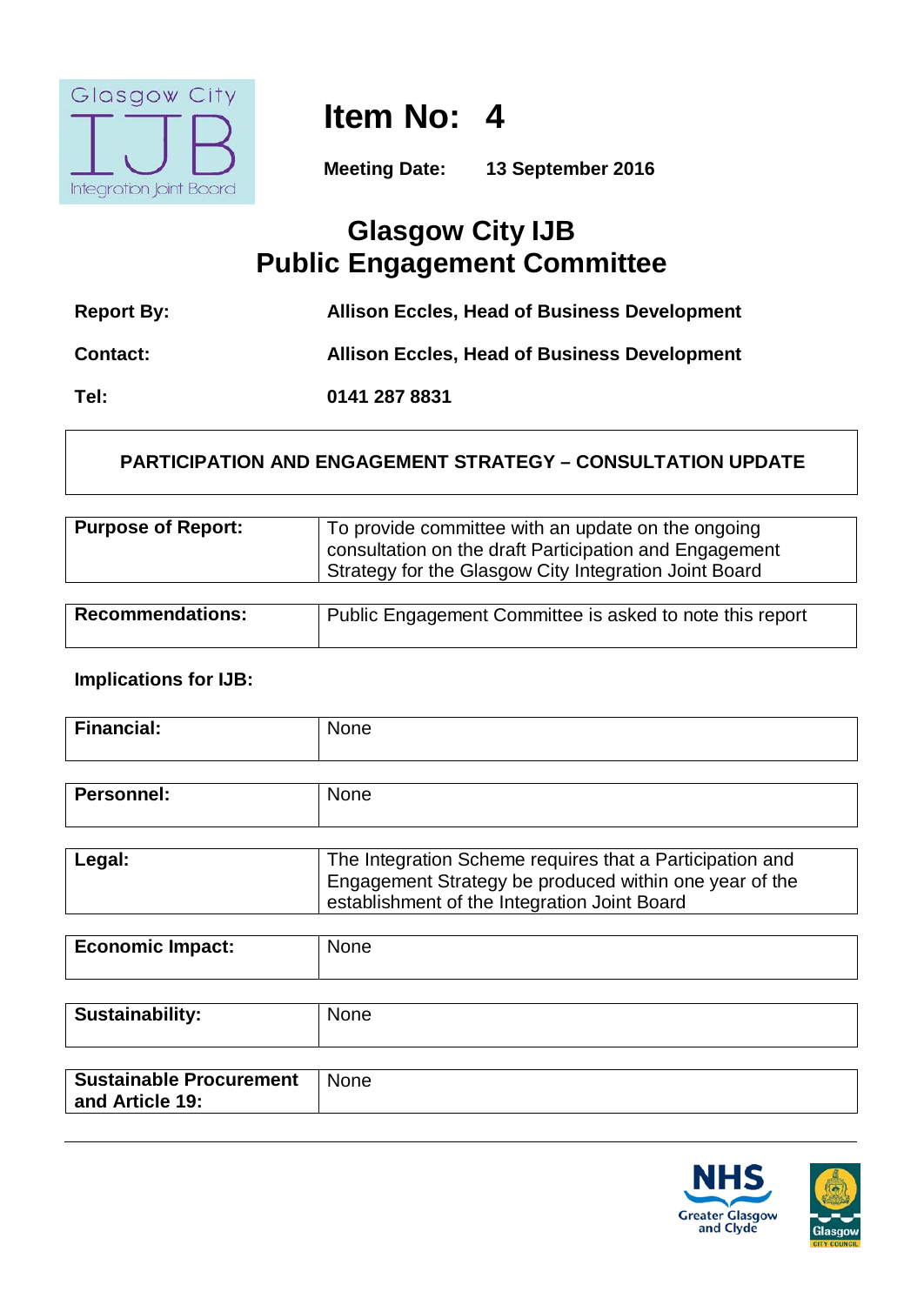| <b>Equalities:</b> | An Equality Impact Assessment is being carried out on the     |
|--------------------|---------------------------------------------------------------|
|                    |                                                               |
|                    | draft scheme and the outcomes of this will be reported to the |
|                    | Integration Joint Board on 31 October                         |

| <b>Implications for Glasgow</b> | Officers from Partnership and Development Services who carry   |
|---------------------------------|----------------------------------------------------------------|
| <b>City Council:</b>            | out Community Development activity on behalf of Social Work    |
|                                 | Services will be required to support delivery of the strategy. |
|                                 | This is articulated in the Service Level Agreement in place    |
|                                 | between Social Work Services and Partnership and               |
|                                 | Development Services.                                          |

| <b>Implications for NHS</b><br><b>Greater Glasgow &amp; Clyde:</b> | Officers from NHS Greater Glasgow and Clyde will be required<br>to support delivery of the strategy. |
|--------------------------------------------------------------------|------------------------------------------------------------------------------------------------------|
|                                                                    |                                                                                                      |
| <b>Risk Implications:</b>                                          | <b>None</b>                                                                                          |
|                                                                    |                                                                                                      |

#### **1. Purpose**

1.1 The purpose of this paper is to provide committee with an update on the ongoing consultation on the draft Participation and Engagement Strategy for the Glasgow City Integration Joint Board

#### **2. Background**

- 2.1. The Public Bodies (Joint Working) (Scotland) Act 2014 requires the Integration Joint Board to produce a Participation and Engagement Strategy to ensure that there is effective engagement with all communities and partners, in order to ensure that local needs and expectations for health and social care are being met.
- 2.2 The Glasgow City Integration Joint Board of 24 June 2016 agreed to begin consultation on a draft Participation and Engagement Strategy. The draft Strategy is appended to this report.
- 2.3 Consultation began on 24 June following the conclusion of the Integration Joint Board meeting, and is scheduled to run until 16 September.

#### **3. Consultation Update**

3.1 Individuals and groups can respond to the consultation via an electronic survey available at [https://www.glasgow.gov.uk/index.aspx?articleid=19690,](https://www.glasgow.gov.uk/index.aspx?articleid=19690) by paper or at one of a number of events taking place across the city.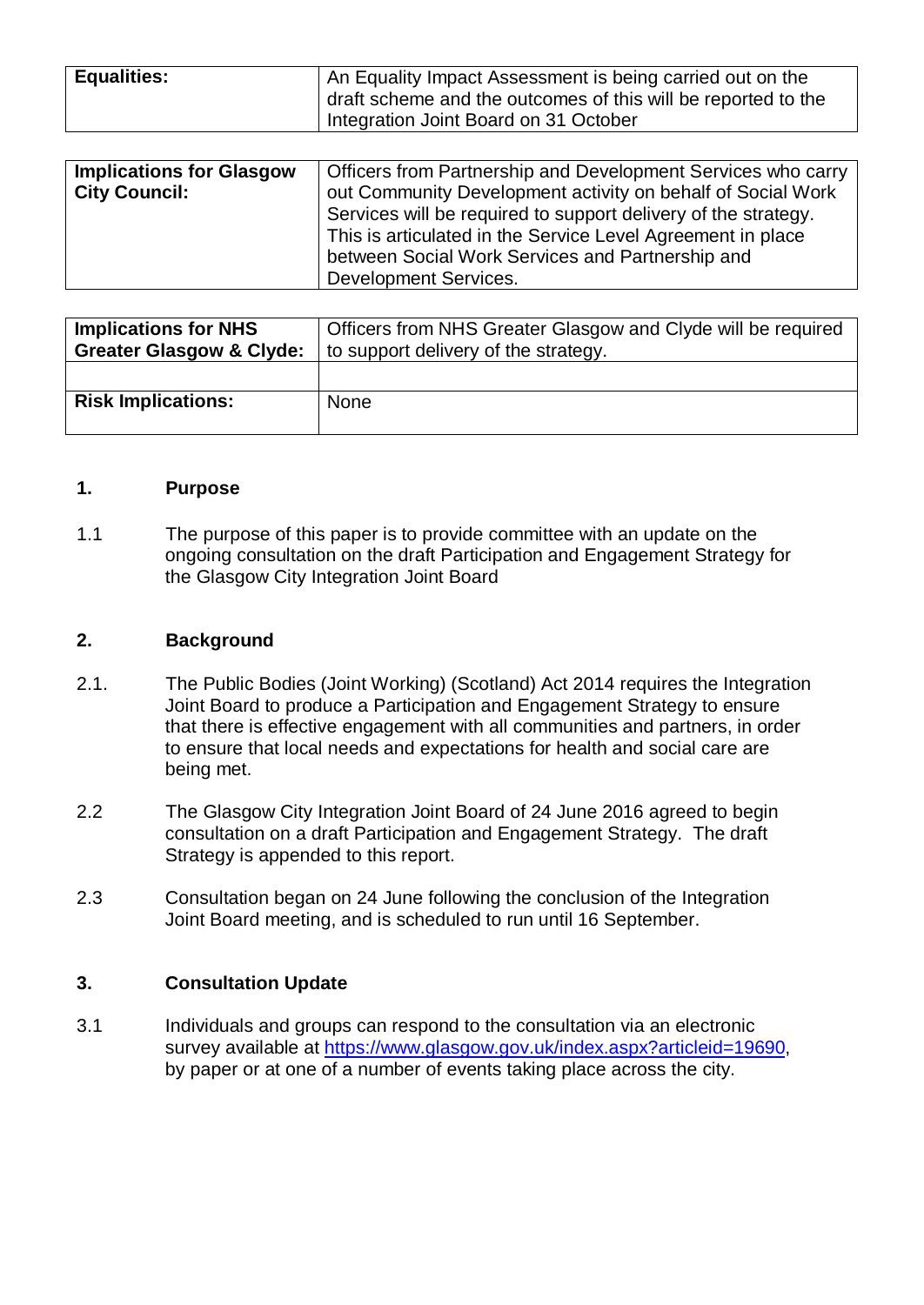- 3.2 A launch event was held in the City Chambers on 30 June 2016 with key stakeholders from the Public Partnership Forums, Voices for Change and the Carers Reference Group.
- 3.3 The majority of consultation activity is being led by support staff in Glasgow's three Localities, and is intended to be wide ranging, with community and representative groups across the city invited to respond.
- 3.4 A series of existing meetings and other opportunities to engage for example community gala days and other events organised by partners in the community - have been identified in Localities, and officers have used these opportunities to present and seek feedback on the draft strategy.
- 3.5 Officers have monitored the equalities makeup and protected characteristics of consultation participants to ensure that as diverse a range of voices as possible are heard throughout the consultation process.
- 3.6 Initial findings from consultation activity carried out at time of writing show that in general respondents support the aims and principles outlined in the Strategy.
- 3.7 Four potential structural options are outlined in the consultation documentation:
	- 1. Making no change at all, and maintaining existing Council and Health Board structures
	- 2. Developing integrated client or interest group structures
	- 3. A local engagement network which has a remit across health & social care
	- 4. A hybrid of options 2 and 3 above
- 3.8 Consultation responses received to date suggest that there are a range of views as to how engagement networks should be structured at both city-wide and local level.
- 3.9 Officers will review all consultation responses in more detail following the end of the consultation period.

#### **4. Next Steps**

- 4.1 Consultation ends on 16 September, at which point officers will review all feedback received and work with the Steering Group to make any amendments which may be required to the Strategy.
- 4.2 A summary of consultation findings and the final draft Participation and Engagement Strategy will be presented to the Integration Joint Board on 31 October 2016. It is intended that a proposed structure for city-wide and Locality engagement will also be presented at that time, however given differing opinions likely to be put forward in this respect there may be a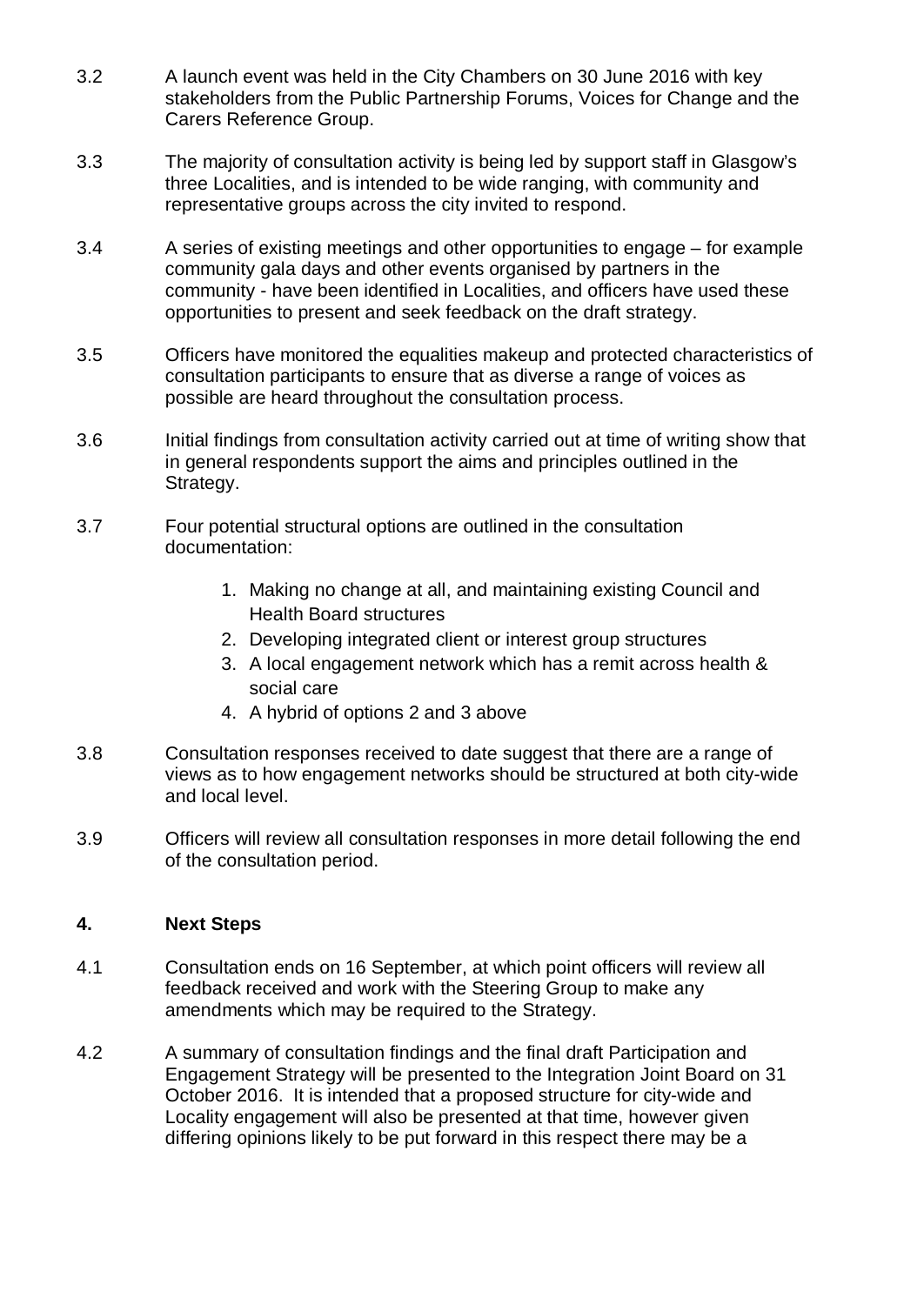requirement for further discussion and consultation on this matter before a proposal can be put to the Integration Joint Board.

### **5. Recommendation**

5.1 Public Engagement Committee is asked to note this report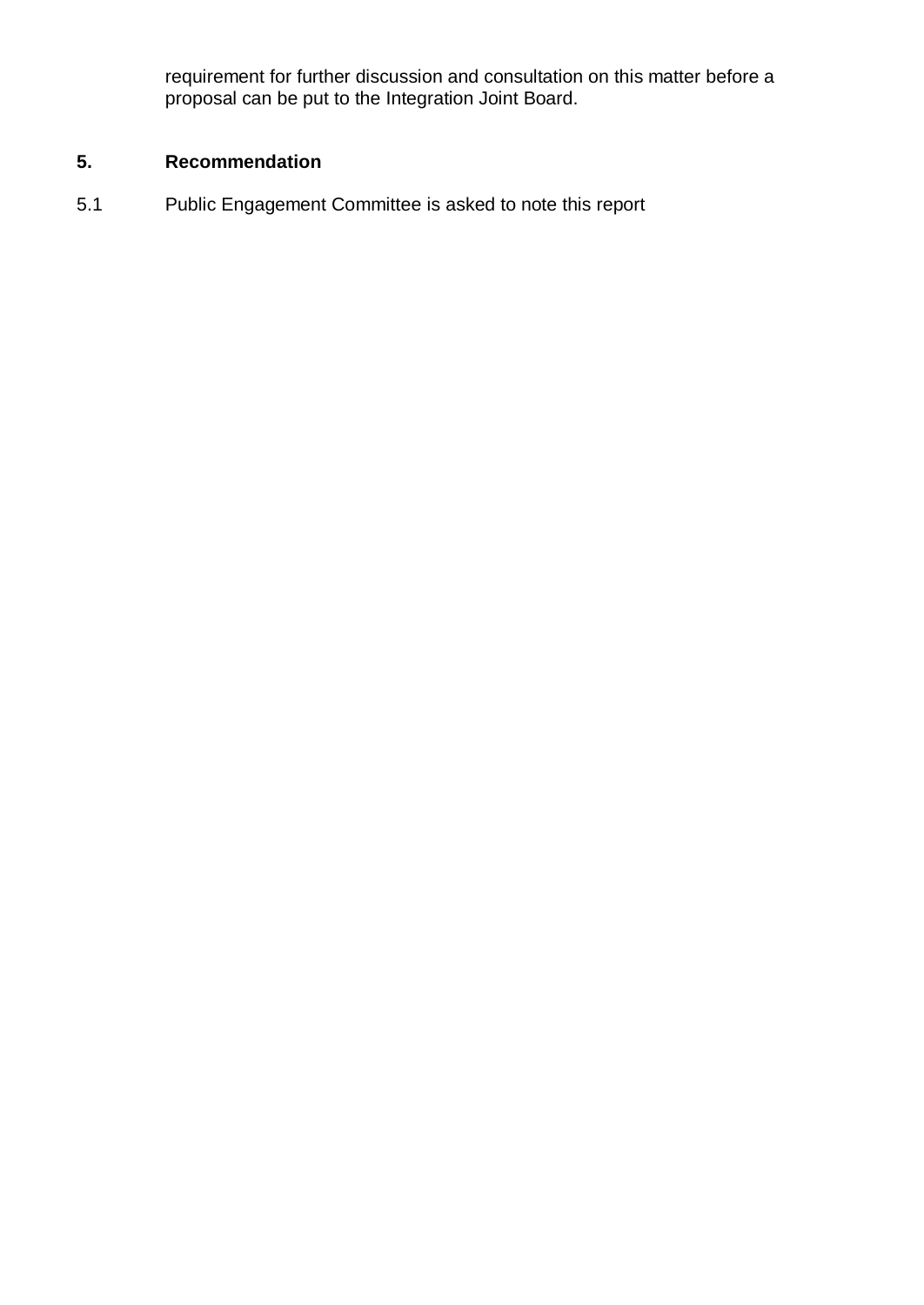

# **Glasgow City Integration Joint Board / Glasgow City Health and Social Care Partnership**

# **Participation and Engagement Strategy**

May 2016 v0.6

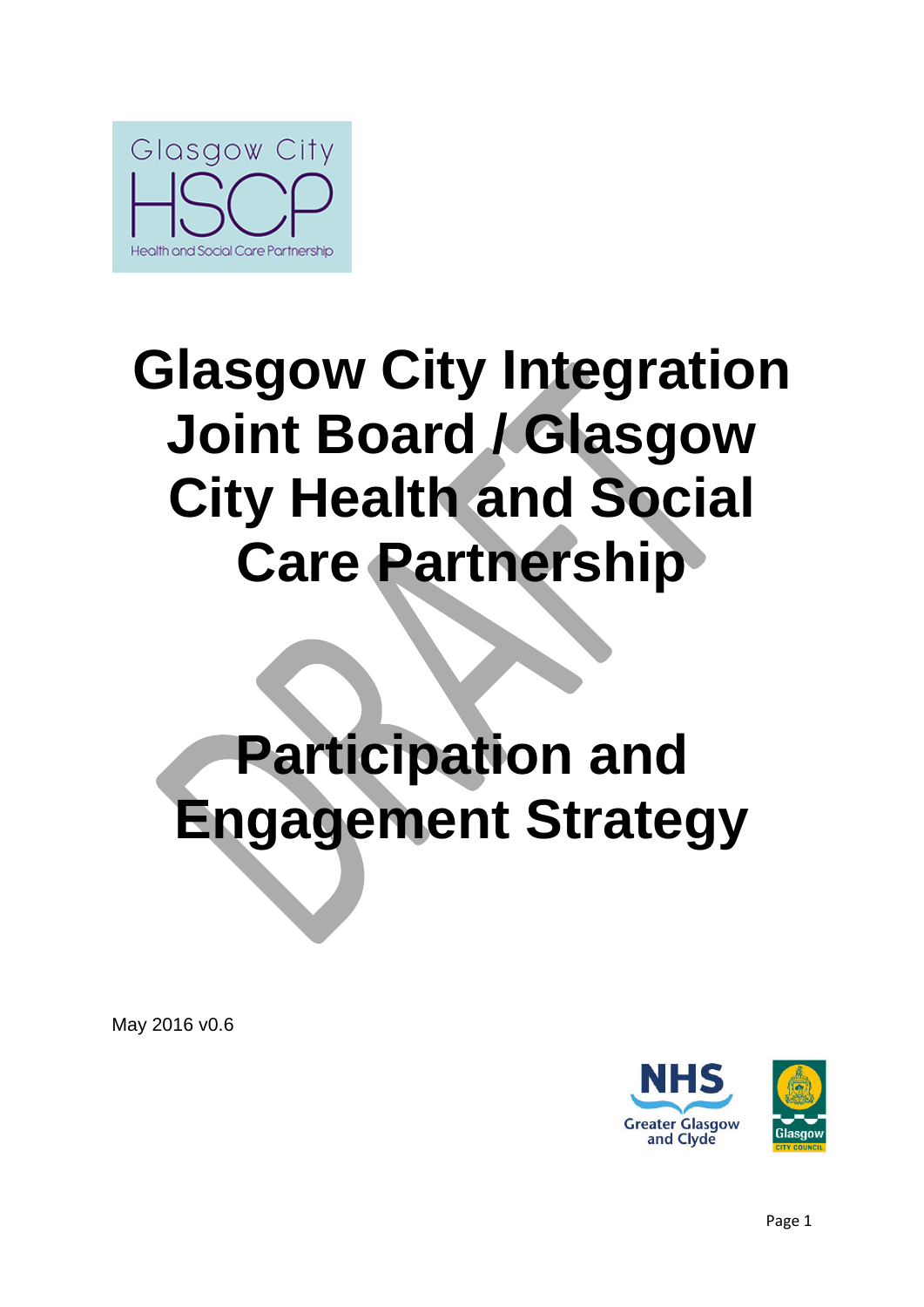## **Introduction**

Within Glasgow, we have a good history of working as a partnership between Social Work, the NHS and community groups to develop and deliver health and social care services informed by local priorities and needs. In recent years, community groups such as Voices for Changes, the Carers Reference Group and the Public Partnership Forums have made a valuable contribution to the work of Social Work Services and the former Glasgow Community Health Partnership.

The integration of health and social care, following the passing of the Public Bodies (Joint Working) (Scotland) Act 2014 and establishment of the Glasgow City Integration Joint Board, presents an opportunity to reflect on the successes we have had in partnership and to consider how we can evolve our approach to participation and engagement in line with the developing health and social care landscape in Glasgow and beyond.

Our Participation and Engagement Strategy is informed by a review of participation and engagement structures and approaches in plan across health and social care, and has been developed in consultation with community groups across the city. The Strategy outlines the principles and approach we will adopt in Glasgow to ensure that our Participation and Engagement activities meet local expectations, national standards and the needs of everyone in Glasgow who has an interest in the development and delivery of health and social care services in the city.

David Williams Ann Souter **Chief Officer Chief Officer Community Member** Glasgow City Integration Joint Board Glasgow City Integration Joint Board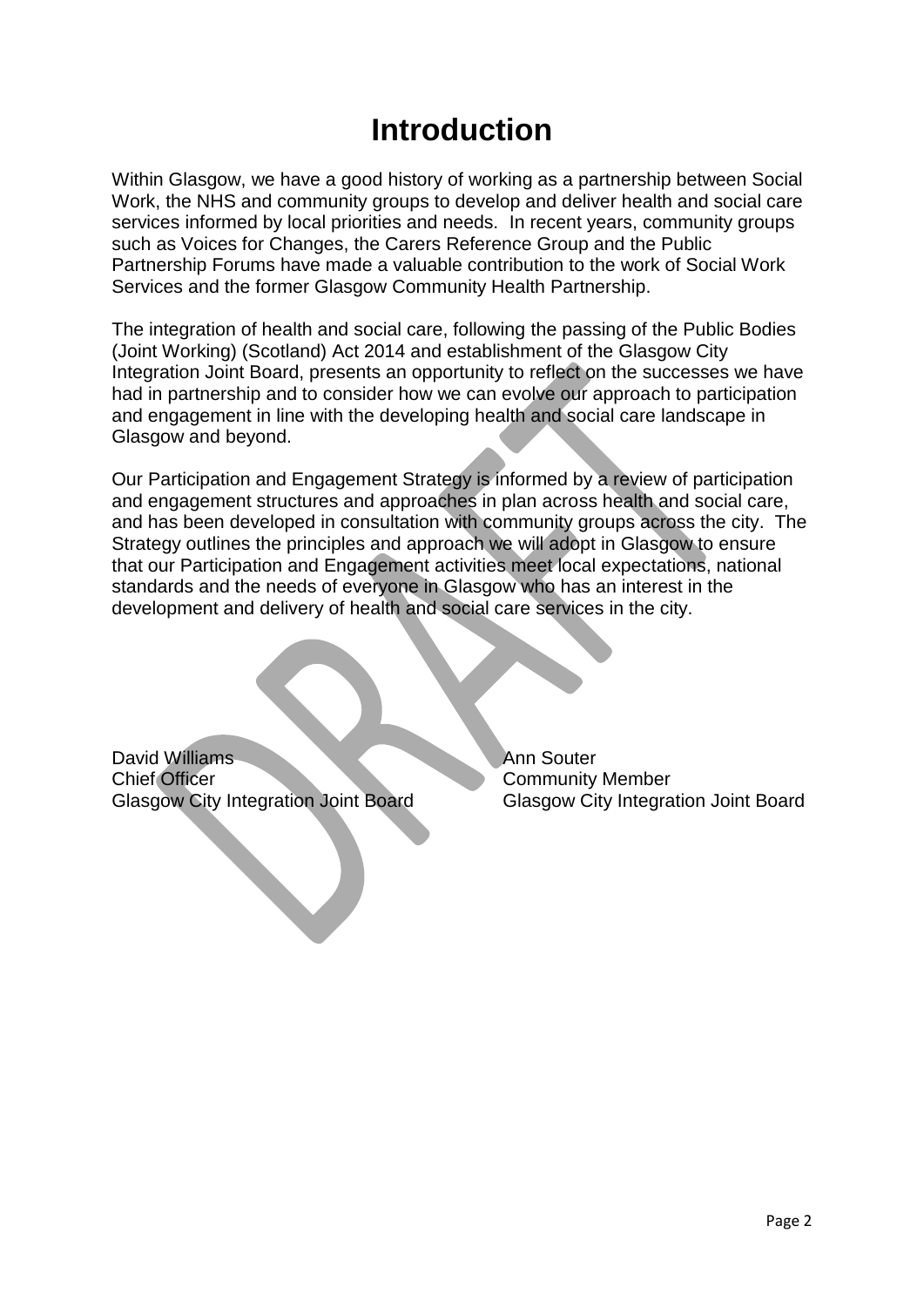# **Principles of Engagement**

Our strategy is focussed on supporting the Glasgow City Integration Joint Board to deliver on its vision:

*We believe that the City's people can flourish, with access to health and social care support when they need it. This will be done by transforming health and social care services for better lives. We believe that stronger communities make healthier lives. We will do this by:* 

- *Focussing on being responsive to Glasgow's population and where health is poorest*
- *Supporting vulnerable people and promoting social well being*
- *Working with others to improve health*
- *Designing and delivering services around the needs of individuals carers and communities*
- *Showing transparency, equity and fairness in the allocation of resources*
- *Developing a competent, confident and valued workforce*
- *Striving for innovation*
- *Developing a strong identity*
- *Focussing on continuous improvement*

The following principles form the basis of our participation and engagement strategy, and are informed by findings of the review of existing engagement networks, comments from key stakeholders and the legislative context, for example the Patient's Rights Act and Community Empowerment Act.

- 1. We will take an **Inclusive** approach to participation and engagement, and promote opportunities for individuals and groups from all walks of life to engage with the Glasgow City Integration Joint Board and Glasgow City Health and Social Care Partnership. We are responsible for health and social care services in Glasgow delivered to people of all ages and from all backgrounds, and we want to give all of our service users and patients the opportunity to influence those services*.* In particular we are keen to develop our engagement with young people, recognising our existing engagement networks with young people are evolving, but less developed than with other groups.
- 2. We will be **Approachable**, with information made available through a variety of accessible means on how to engage with the Glasgow City Integration Joint Board and the Glasgow City Health and Social Care Partnership.
- 3. We will be **Transparent** in all of our engagement activity. We will share information, and will answer questions fully and frankly. The Integration Joint Board will regularly review and consider feedback from our participation and engagement networks.
- 4. We are committed to **Two-Way Communication**, and will listen to what individuals, groups and networks have to say. We value and respect people's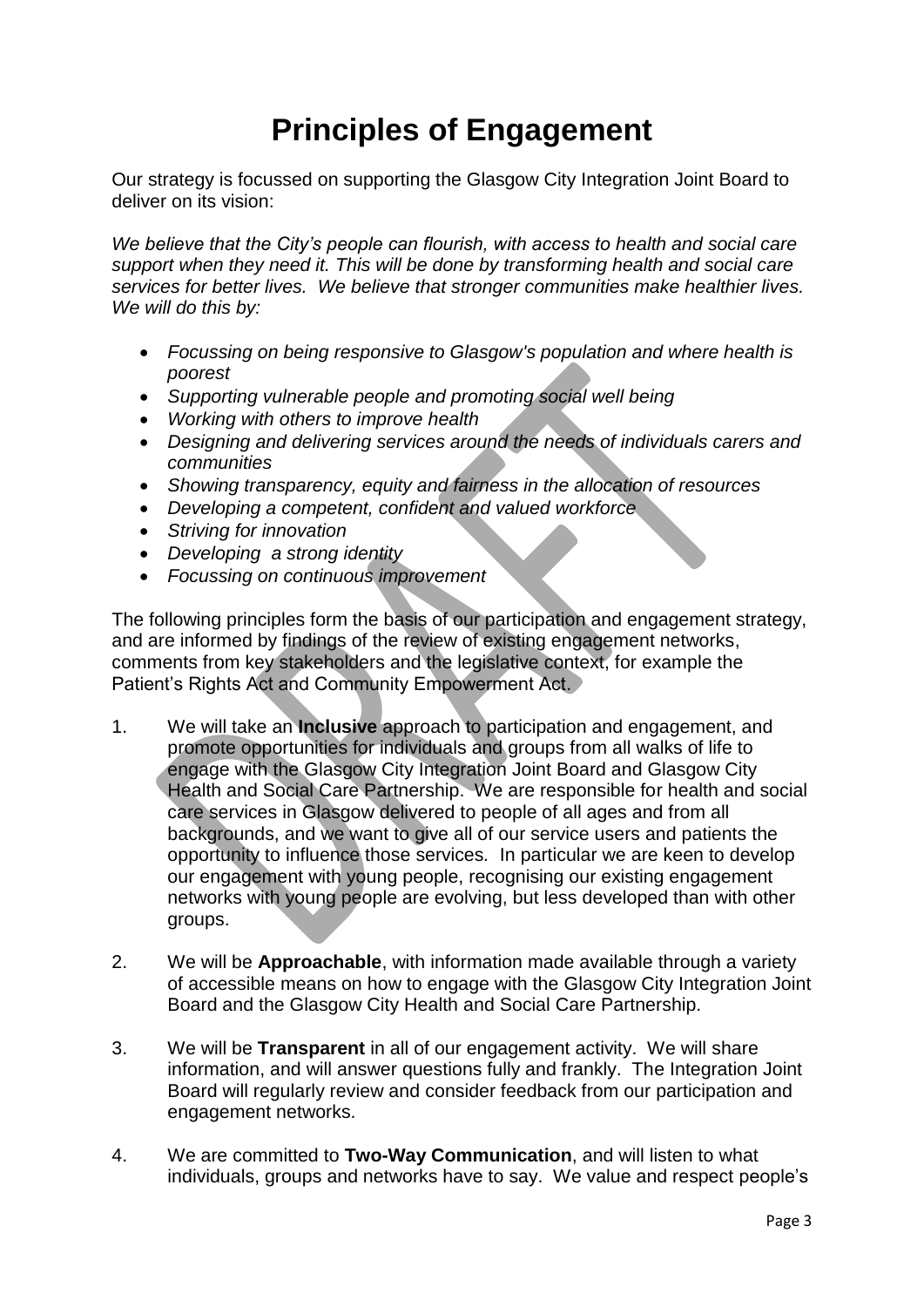opinions. We understand that a small number of people cannot fully reflect the views of an entire community, but are entitled to make representations on behalf of their wider community.

- 5. We will be **Co-Ordinated**, across the city, localities, care groups and Strategic Planning Groups. We recognise the significant links, dependencies and overlaps between every group and how they relate to each other.
- 6. We will have a strong **Local Focus** to our participation and engagement activity, recognising that the needs of localities are best represented by the people who live and work in those areas.
- 7. We will **Reduce Bureaucracy** from our participation and engagement activity, focussing on people over structures.
- 8. We will be **Flexible** to the needs of localities, care groups and interest groups, recognising that one approach does not fit all.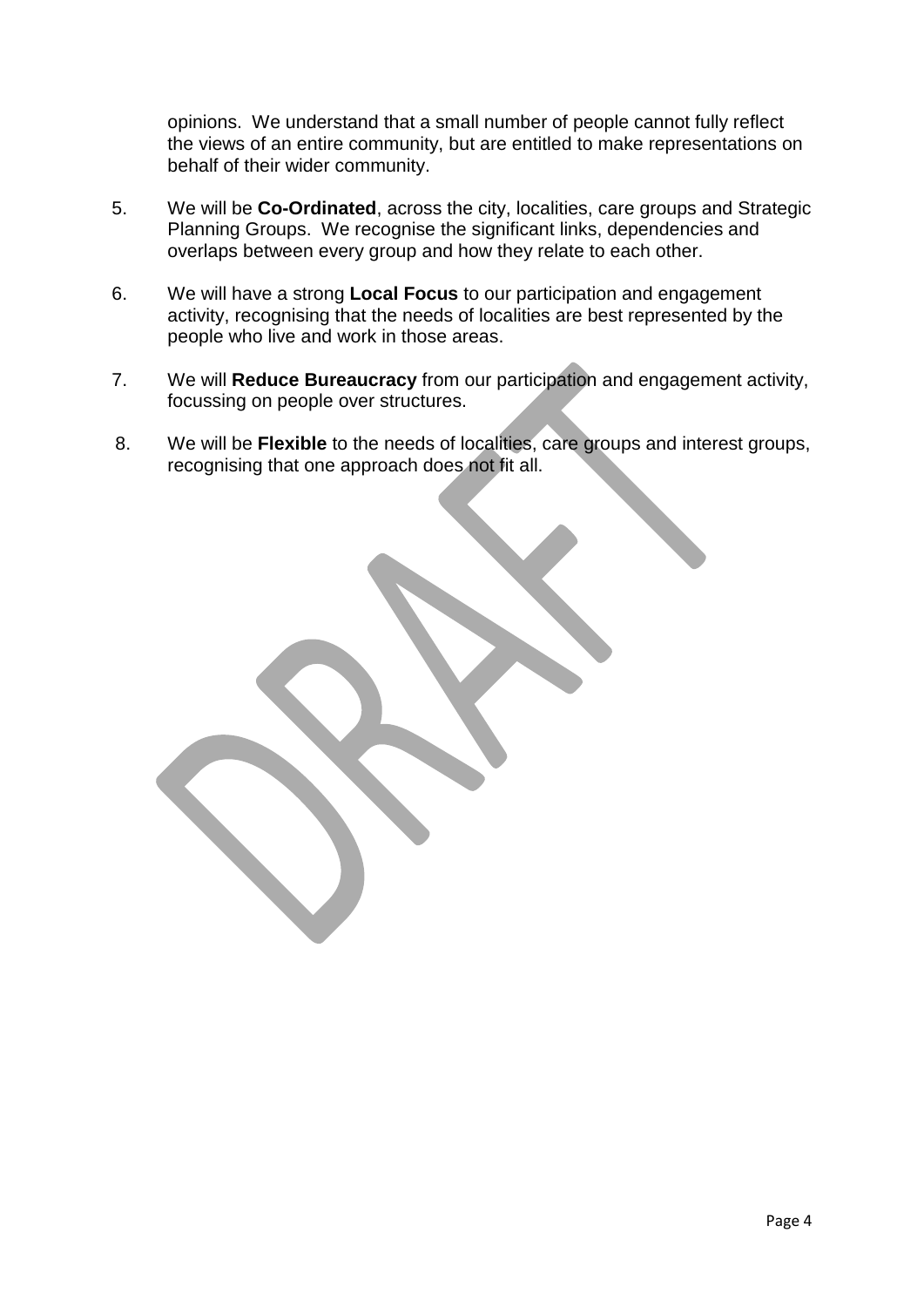# **The Glasgow Approach**

## **Through this strategy we are committed to:**

- Using the most appropriate level of involvement and participation for each activity
- Ensuring that community engagement activity, wherever possible, meets peoples' needs and expectations
- Building on the existing skills and knowledge already available in the community, so that people are empowered to take issues forward
- Engagement with the statutory, voluntary and community sector in a way that enables them to play a key role in influencing the delivery of services
- Developing a relationship where peoples' views are valued and listened to and are encouraged to become involved in influencing decision making structures
- Create effective networks through which information, ideas, issues and opportunities to become involved can be shared
- Supporting and enabling people to take part in our participation and engagement activity

## **Levels of Involvement**

It is very important that local people have a clear understanding about the purpose of any activity that is designed to inform, consult or to involve them, so that it is clear to them whether or not they can influence decisions being made.

To assist with promoting an open and transparent approach when conducting activities, the following definitions will apply

### **Inform**

Providing appropriate information about services, policies and decisions *Or* 

Collecting or using existing information about the views and needs of local people to inform services, policies and decisions

#### **Consult**

Offering an appropriate (one-off) opportunity to have a say about a service, policy or decision

#### **Involve**

Providing opportunities to have a say and get involved in activities in a more influential way (on an ongoing basis)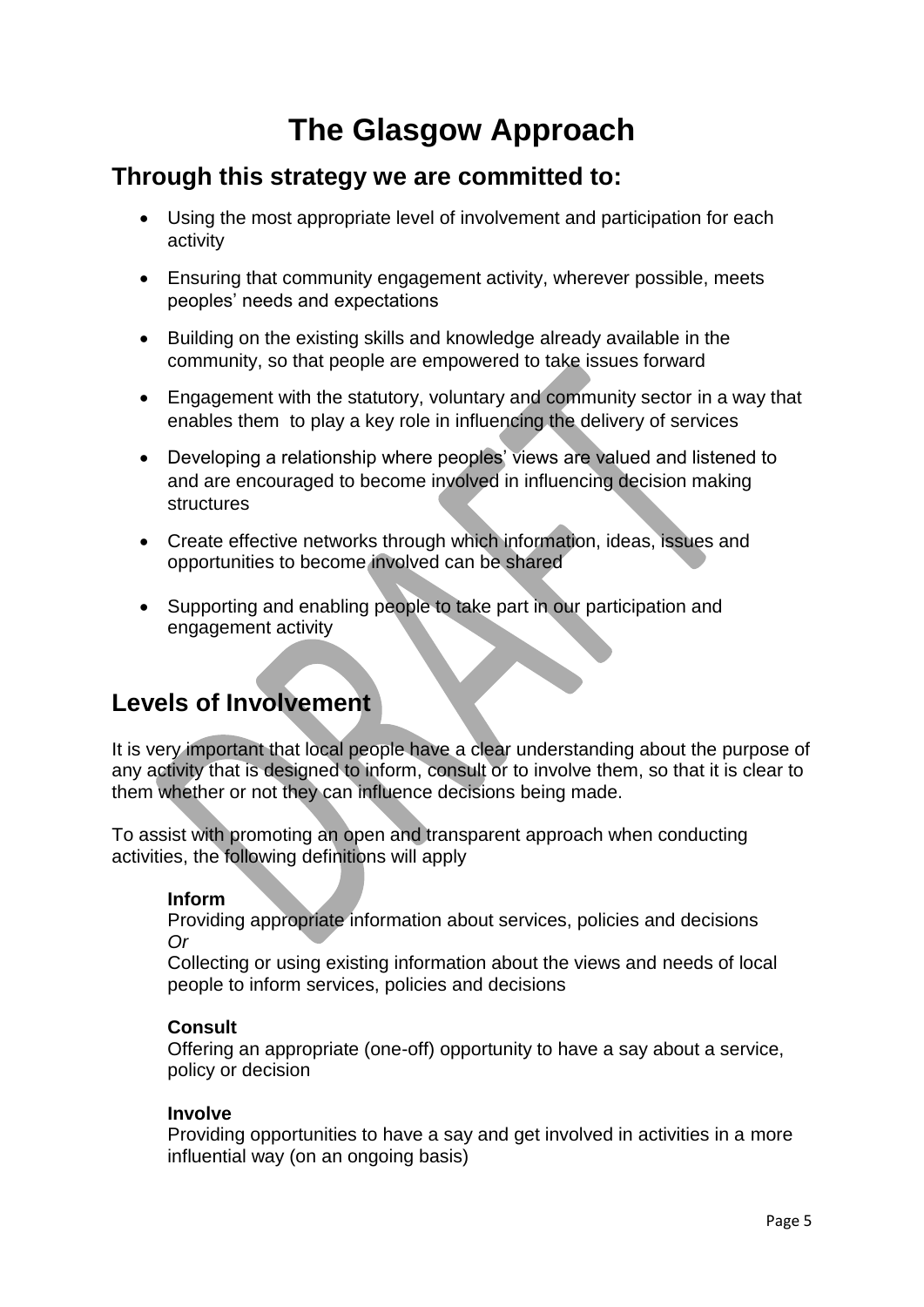#### **Partner**

An equal part of the decision making process

The different levels of involvement can be represented in the below diagram:



When carrying out activity under this strategy, we will adopt the most appropriate approach for that particular activity, and be clear which approach has been adopted and why.

## **Integrated Engagement Structures**

In order to support an integrated approach to participation and engagement across the Glasgow City Health and Social Care Partnership, it is recognised that we need to develop an engagement structure which brings together the structures already operating across the city and linked to either Glasgow City Council Social Work Services or NHS Greater Glasgow and Clyde. As a partnership, we want to build on what we know works well to develop an engagement structure and network which supports the principles of integration and community engagement.

We recognise that there are many approaches which could be taken to structures, for example:

- 1. Making no change at all, and maintaining existing Council and Health Board structures
- 2. Developing integrated client or interest group structures
- 3. A local engagement network which has a remit across health & social care
- 4. A hybrid of options 2 and 3 above

The above is not an exhaustive list of options, and it is our intention to consult on potential engagement structures alongside the consultation on this overarching strategy.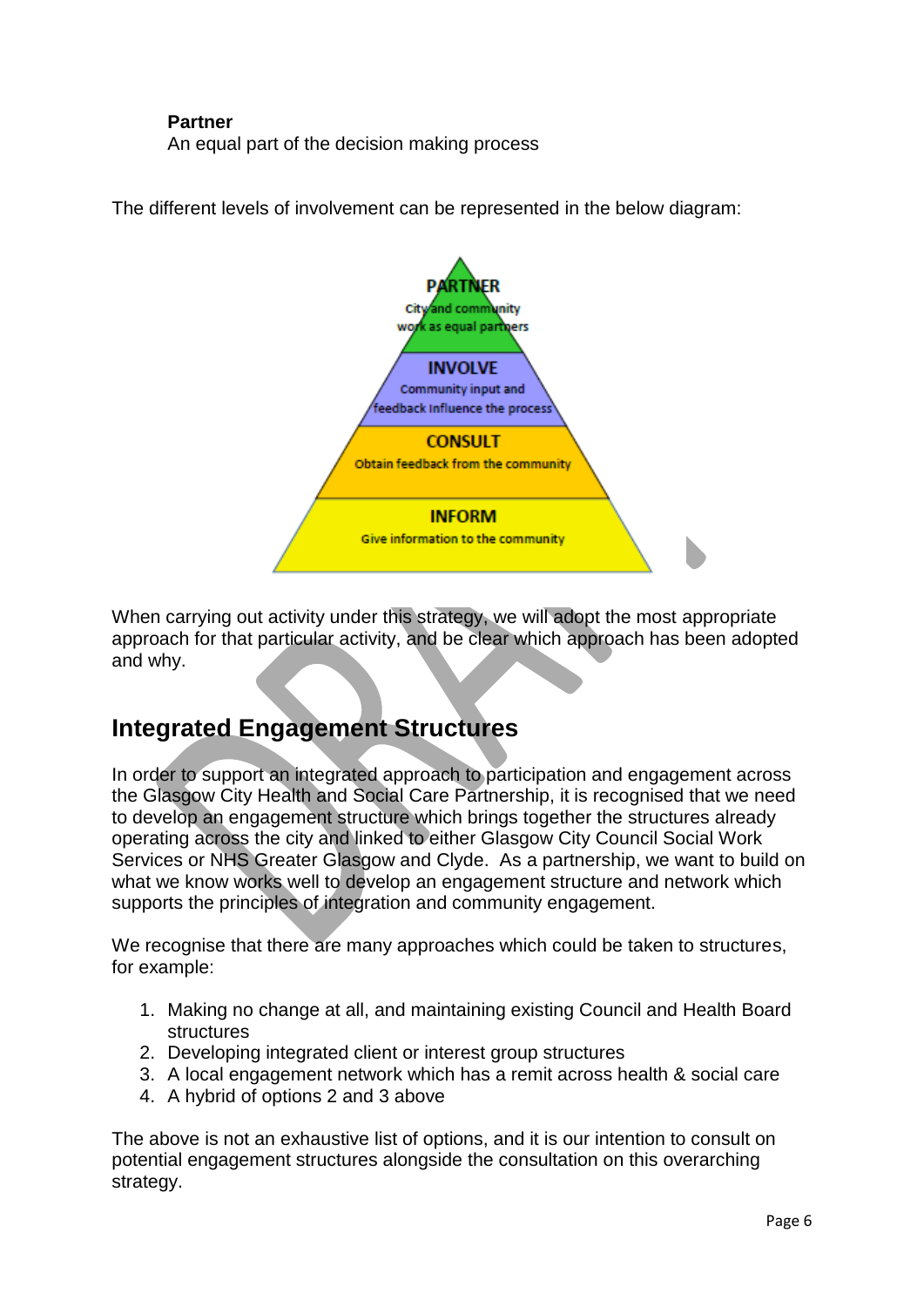## **Locality Engagement Activity**

Glasgow is divided into three areas, known as localities, to support service delivery. To ensure consistency in local service delivery, the Glasgow City Health and Social Care Partnership has adopted the same strategic areas as the Glasgow Community Planning Partnership.

We recognise that the needs of localities are best represented by the people who live and work in those areas, and by individuals or groups who share a common interest. The majority of our participation and engagement activity therefore will take place in localities.

Each locality will establish an integrated participation and engagement approach, aligned to the principles laid out in this strategy document and taking into consideration local requirements. The approach taken in each locality will be laid out in their respective Locality Plans.

The notion of 'Recovery Communities' within addictions has been shown to markedly reduce relapse rates and therefore re-admission rates to community services and hospitals. Recovery Communities have been developed organically from the community up, engaging with service providers and the Alcohol and Drug Partnership. Activities range from informal groups, training, sporting activity, further education and specialist training. We will continue to support Recovery Communities as they continue to develop.

By far the most common way for individuals to interact with representatives from the Glasgow City Health and Social Care Partnership is at the point of service use. We recognise that individual experiences of health and social care, and the discussions people have with their health and care professionals provides valuable insight into what people want, need and expect from health and social care services. Localities will therefore work to develop mechanisms through which feedback from these interactions can shape development of high quality, person-focussed services. This may require an element of practice development, but also technological development to allow individual feedback and experiences to be recorded routinely.

## **City-Wide Engagement**

While the majority of our participation and engagement activity will take place at a local and individual level, there is also an important role for city-wide activity.

We will hold regular events bringing together the Integration Joint Board, community representatives from localities and care groups to consider matters of cross-cutting or city wide interest. Community representatives will be given the opportunity to shape the agenda and focus of these events.

The Health and Social Care Partnership's Chief Officer will also hold regular Scrutiny Sessions to provide an opportunity for a range of stakeholders to give feedback on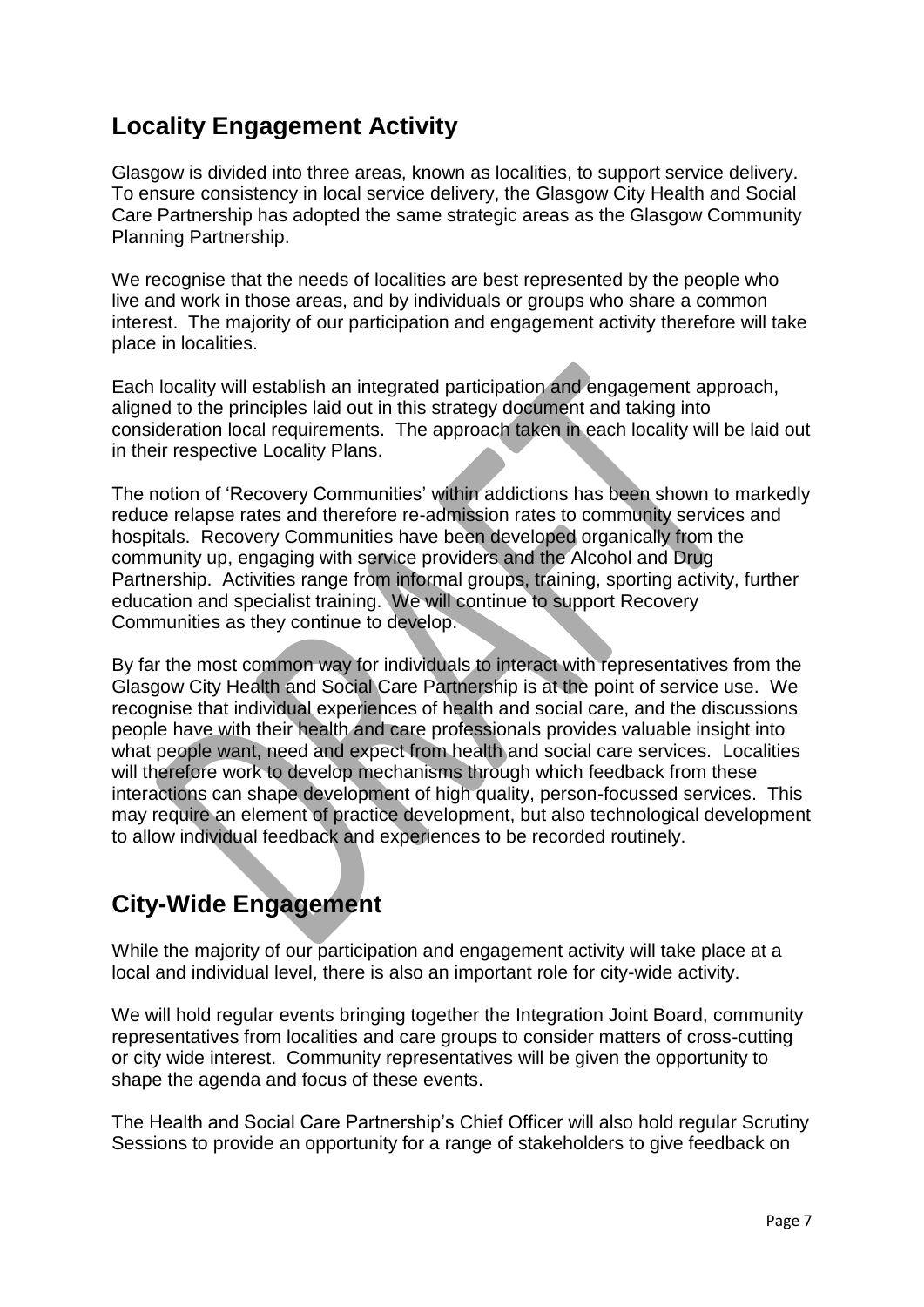the performance of the Health and Social Care Partnership. These sessions will be designed to support the principles outlined earlier in this strategy.

## **Engagement with the Integration Joint Board**

The Glasgow City Integration Joint Board has a number of community members representing the interests of social care service users, health service users and carers. There is no expectation on these individuals to act as a formal liaison between the Integration Joint Board and the wider community, however the Glasgow City Health and Social Care Partnership will put in place an appropriate level of support to allow these individuals to articulate the interests of their respective stakeholder groups to the best of their ability.

The Glasgow City Integration Joint Board has established a Public Engagement Committee, which is made up of a number of members of the Board. This Committee will enable Glasgow's citizens and local Third and Independent sector organisations to have a direct route of engagement and role in the policy development process. It will as part of this role, approve and keep under review the Board's Participation and Engagement Strategy. The remit of this committee is:

- To consider petitions and representation on matters falling within the competence of the Integration Joint Board and recommend to the Integrated Joint Board the appropriate action to be taken
- To monitor and review the development and implementation of the Integration Joint Board's Participation and Engagement Strategy
- To carry out any and all functions conferred on the Committee by the Integration Joint Board in keeping with the Participation and Engagement **Strategy**

## **Community Planning**

The Integration Joint Board is a statutory partner on the Glasgow Community Planning Partnership, which presents a significant opportunity to work with other Partners in engaging with people and communities on a local and city-wide basis. We will work with our Community Planning partners to develop this evolving relationship and embrace the opportunities it presents us. In particular, we will engage with the Community Planning Partnership to support the 'Thriving Places' approach as outlined within Glasgow's Single Outcome Agreement.

## **Consultation Activity**

The Glasgow City Integration Joint Board is required by statute to consult widely on its Strategic Plan, and would invariably wish to consult on a similar basis on proposals to establish new services or make significant changes to existing service provision. All such consultation activity will be conducted according to the principles